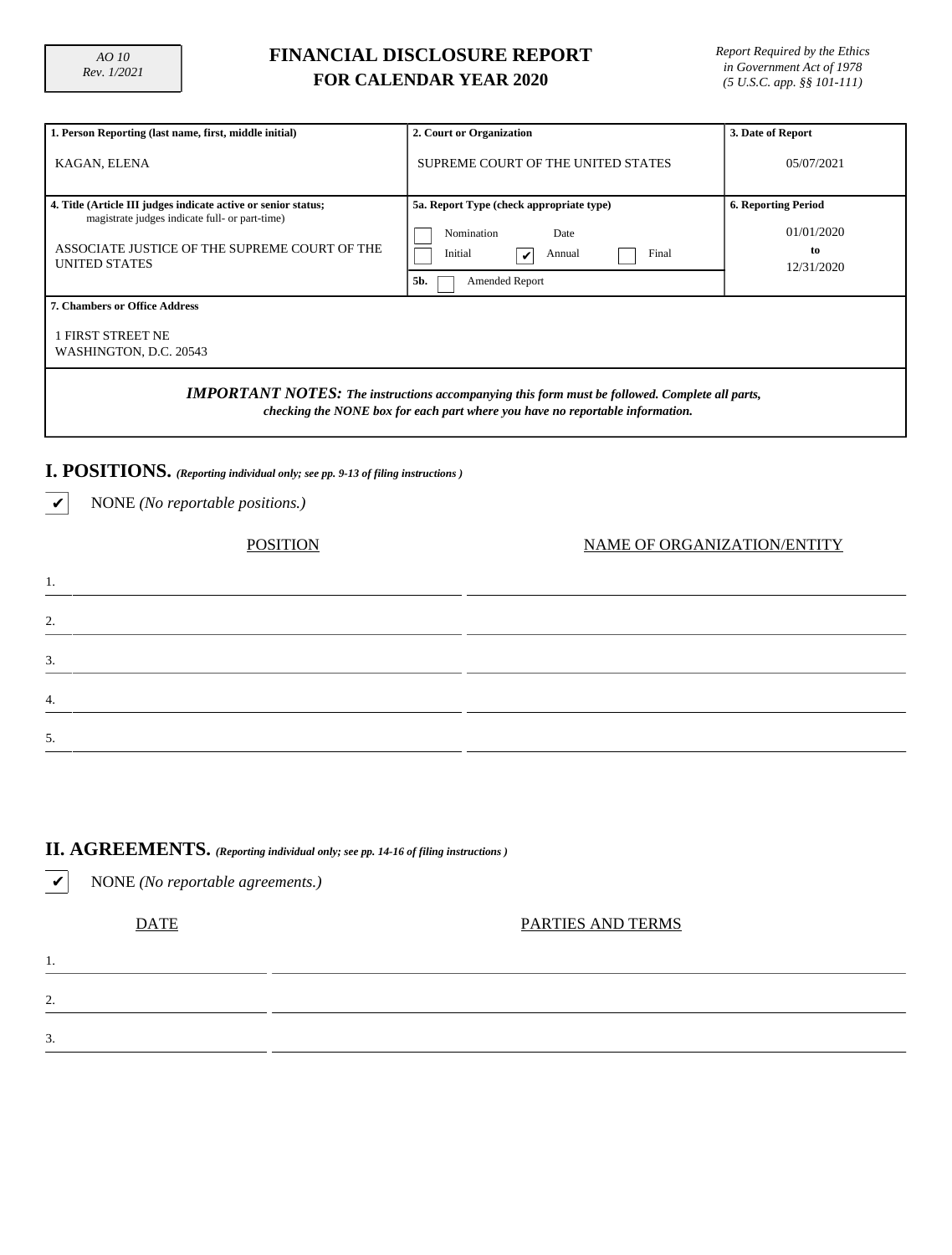Page 2 of 7

1.

2.

3.

4.

**KAGAN, ELENA**

05/07/2021

### **III. NON-INVESTMENT INCOME.** *(Reporting individual and spouse; see pp. 17-24 of filing instructions )*

### **A. Filer's Non-Investment Income**

✔ NONE *(No reportable non-investment income.)*

| <b>DATE</b> | <b>SOURCE AND TYPE</b> | $\frac{INCOME}{(yours, not\,, y)}$ |
|-------------|------------------------|------------------------------------|
|             |                        |                                    |
|             |                        |                                    |
|             |                        |                                    |
|             |                        |                                    |

### **B. Spouse's Non-Investment Income -** *If you were married during any portion of the reporting year, complete this section.*

*(Dollar amount not required except for honoraria.)*

| $\checkmark$     | NONE (No reportable non-investment income.) |                        |  |
|------------------|---------------------------------------------|------------------------|--|
|                  | <b>DATE</b>                                 | <b>SOURCE AND TYPE</b> |  |
| 1.               |                                             |                        |  |
| 2.               |                                             |                        |  |
| 3.               |                                             |                        |  |
| $\overline{4}$ . |                                             |                        |  |

# **IV. REIMBURSEMENTS** *-- transportation, lodging, food, entertainment.*

*(Includes those to spouse and dependent children; see pp. 25-27 of filing instructions.)*

|                  | NONE (No reportable reimbursements.)     |                                  |                 |                |                               |
|------------------|------------------------------------------|----------------------------------|-----------------|----------------|-------------------------------|
|                  | <b>SOURCE</b>                            | <b>DATES</b>                     | <b>LOCATION</b> | <b>PURPOSE</b> | <b>ITEMS PAID OR PROVIDED</b> |
| 1.               | NEW YORK STATE BAR<br><b>ASSOCIATION</b> | JANUARY 30 -<br>FEBRUARY 1, 2020 | NEW YORK, NY    | <b>SPEECH</b>  | TRANSPORTATION, HOTEL, MEAL   |
| 2.               |                                          |                                  |                 |                |                               |
| 3.               |                                          |                                  |                 |                |                               |
| $\overline{4}$ . |                                          |                                  |                 |                |                               |
| 5.               |                                          |                                  |                 |                |                               |
|                  |                                          |                                  |                 |                |                               |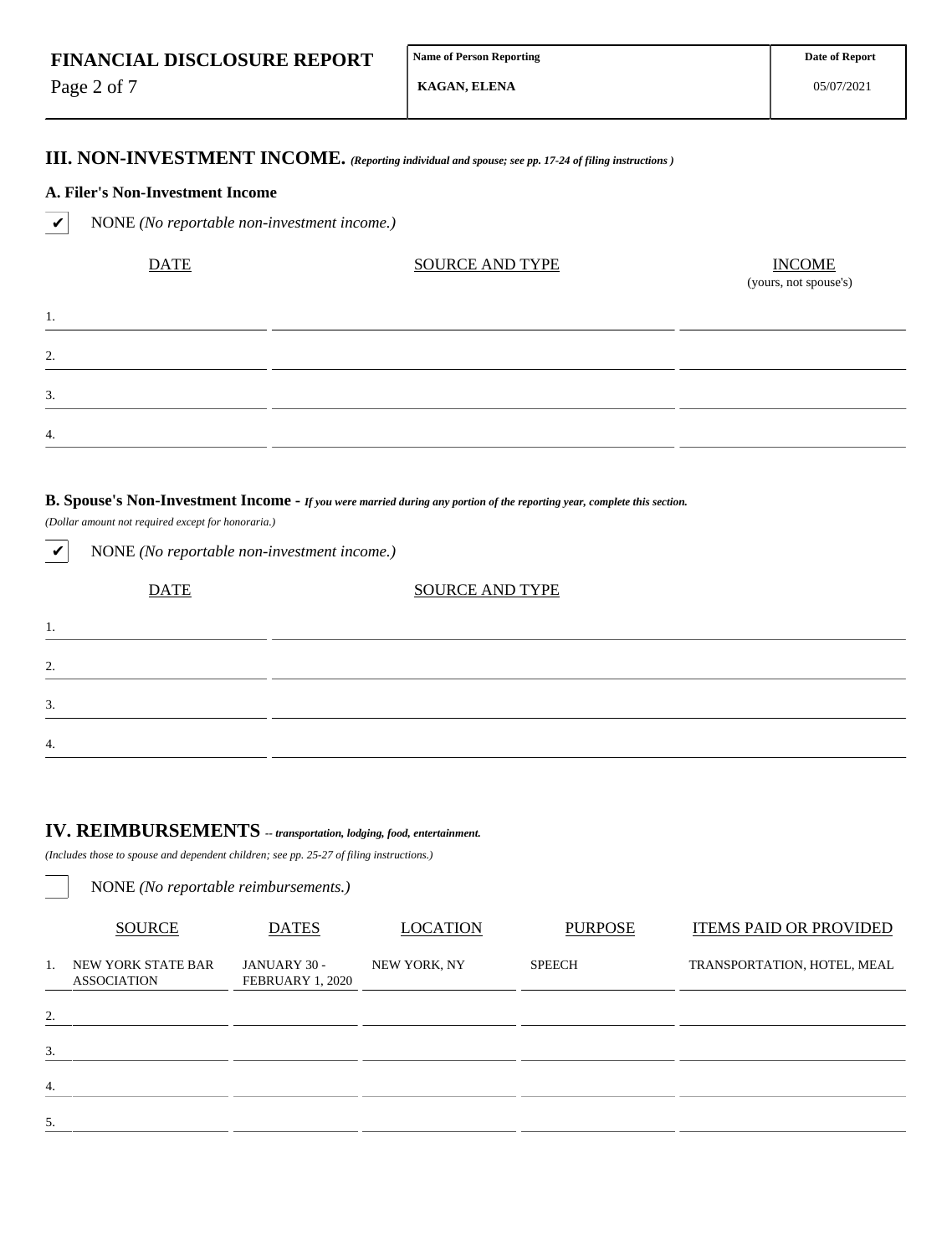| <b>FINANCIAL DISCLOSURE REPORT</b> | Name of Person Reporting |
|------------------------------------|--------------------------|
|------------------------------------|--------------------------|

Page 3 of 7

✔ NONE *(No reportable gifts.)*

**V. GIFTS.** *(Includes those to spouse and dependent children; see pp. 28-31 of filing instructions.)*

# SOURCE DESCRIPTION DESCRIPTION VALUE 1. 2. 3. 4. 5.

### **VI. LIABILITIES.** *(Includes those of spouse and dependent children; see pp. 32-33 of filing instructions.)*

✔ NONE *(No reportable liabilities.)* CREDITOR DESCRIPTION VALUE CODE 1. 2. 3. 4. 5.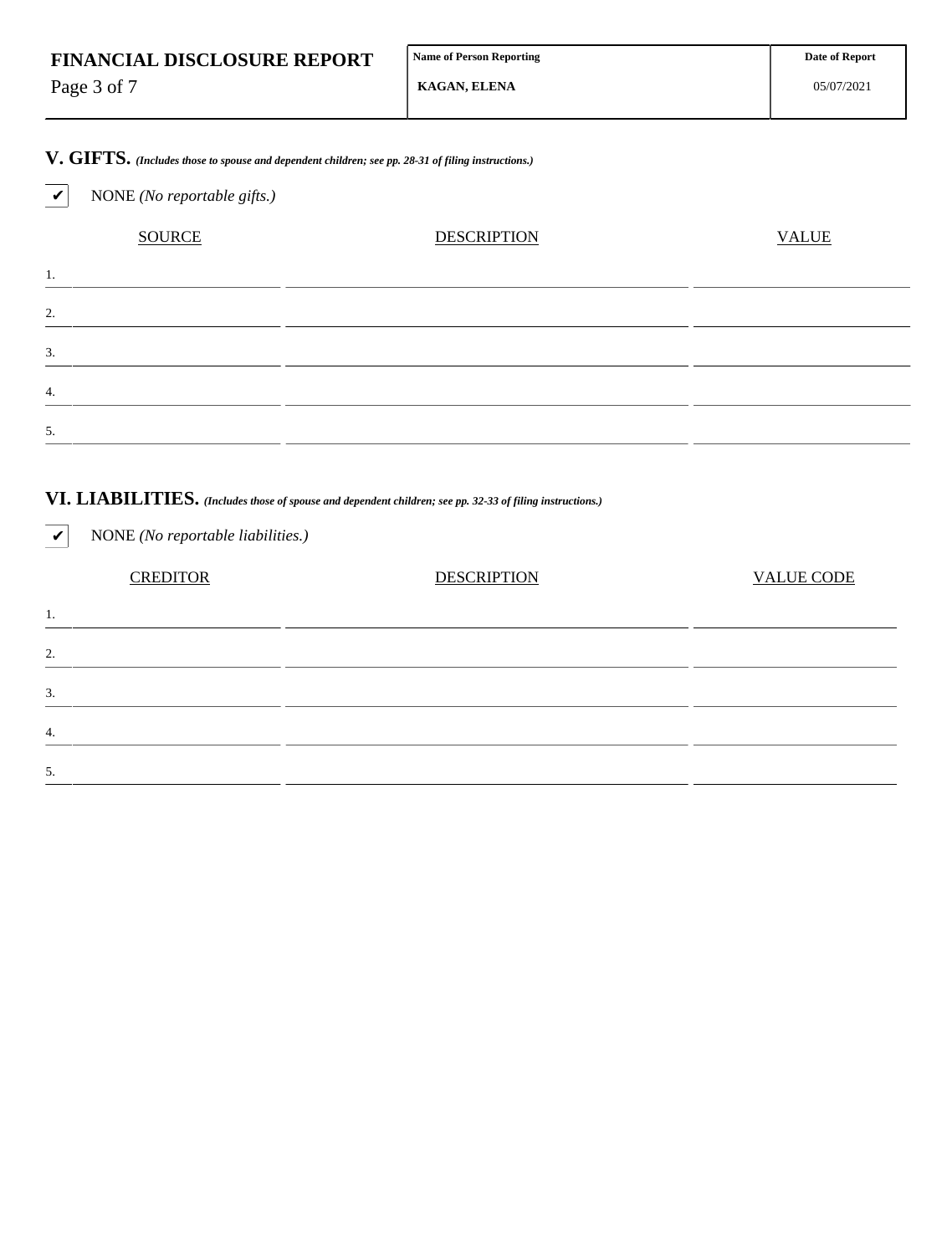Page 4 of 7

**KAGAN, ELENA**

**VII. INVESTMENTS and TRUSTS** *-- income, value, transactions (Includes those of spouse and dependent children; see pp. 34-60 of filing instructions.)*

NONE *(No reportable income, assets, or transactions.)*

| $\mathbf{A}$<br><b>Description of Assets</b><br>(including trust assets) |                                                                                   |                                    | $\mathbf{B}$<br>Income during<br>reporting period |                                   | $\mathbf C$<br>Gross value at end<br>of reporting period | D<br>Transactions during reporting period      |                         |                                   |                                  |                                                                   |
|--------------------------------------------------------------------------|-----------------------------------------------------------------------------------|------------------------------------|---------------------------------------------------|-----------------------------------|----------------------------------------------------------|------------------------------------------------|-------------------------|-----------------------------------|----------------------------------|-------------------------------------------------------------------|
|                                                                          | Place " $(X)$ " after each asset<br>exempt from prior disclosure                  | (1)<br>Amount<br>Code 1<br>$(A-H)$ | (2)<br>Type (e g,<br>div, rent,<br>or int)        | (1)<br>Value<br>Code 2<br>$(J-P)$ | (2)<br>Value<br>Method<br>Code 3<br>$(Q-W)$              | (1)<br>Type (e g,<br>buy, sell,<br>redemption) | (2)<br>Date<br>mm/dd/yy | (3)<br>Value<br>Code 2<br>$(J-P)$ | (4)<br>Gain<br>Code 1<br>$(A-H)$ | (5)<br>Identity of<br>buyer/seller<br>(if private<br>transaction) |
| 1.                                                                       | JUSTICE FEDERAL CREDIT UNION<br><b>CASH ACCOUNT</b>                               | A                                  | Interest                                          | L                                 | $\mathbf T$                                              |                                                |                         |                                   |                                  |                                                                   |
| 2.                                                                       | FRANKLIN TEMPLETON MUTUAL<br><b>BEACON FUND</b>                                   | $\mathcal{C}$                      | Dividend                                          | M                                 | T                                                        |                                                |                         |                                   |                                  |                                                                   |
| 3.                                                                       | VANGUARD TOTAL STOCK MKT<br><b>INDEX ADM</b>                                      | D                                  | Dividend                                          | N                                 | T                                                        |                                                |                         |                                   |                                  |                                                                   |
| 4.                                                                       | VANGUARD TOTAL INTL STOCK<br><b>INDEX ADMIRAL</b>                                 | $\mathbf B$                        | Dividend                                          | L                                 | $\mathbf T$                                              |                                                |                         |                                   |                                  |                                                                   |
| 5.                                                                       | UNIV. OF CHICAGO RET - TIAA<br>TRADITIONAL GUARANTEED FIXED<br><b>ANNUITY</b>     | $\mathsf{C}$                       | Interest                                          | L                                 | $\mathbf T$                                              |                                                |                         |                                   |                                  |                                                                   |
| 6.                                                                       | UNIV. OF CHICAGO RET - CREF<br>STOCK QCSTIX                                       |                                    | None                                              | L                                 | $\mathbf T$                                              |                                                |                         |                                   |                                  |                                                                   |
| 7.                                                                       | UNIV. OF CHICAGO RET - CREF<br>BOND MARKET VIABILITY ANNUITY<br><b>QCBMIX</b>     |                                    | None                                              | K                                 | T                                                        |                                                |                         |                                   |                                  |                                                                   |
| 8.                                                                       | UNIV. OF CHICAGO RET - TIAA -<br>VANGUARD TOTAL BOND MKT FUND<br><b>INST PLUS</b> | A                                  | Dividend                                          | K                                 | T                                                        |                                                |                         |                                   |                                  |                                                                   |
| 9.                                                                       | UNIV. OF CHICAGO RET - TIAA -<br>VANGUARD INST INDEX FUND INST<br><b>PLUS</b>     | $\mathsf{C}$                       | Dividend                                          | L                                 | T                                                        |                                                |                         |                                   |                                  |                                                                   |
| 10.                                                                      | UNIV. OF CHICAGO RET - TIAA<br>-VANGUARD INST TARGET<br>RETIREMENT 2025 INST      | $\mathbf{A}$                       | Dividend                                          | J                                 | T                                                        |                                                |                         |                                   |                                  |                                                                   |
| 11.                                                                      | IRA #1 - FIDELITY MAGELLAN FUND                                                   | $\mathbf B$                        | Dividend                                          | ${\bf N}$                         | $\mathbf T$                                              |                                                |                         |                                   |                                  |                                                                   |
| 12.                                                                      | IRA #1 - FIDELITY PURITAN FUND                                                    | D                                  | Dividend                                          | N                                 | $\mathbf T$                                              |                                                |                         |                                   |                                  |                                                                   |
| 13.                                                                      | IRA #1 - FIDELITY INTERMED BOND<br><b>FUND</b>                                    | $\mathsf{C}$                       | Dividend                                          | L                                 | $\mathbf T$                                              |                                                |                         |                                   |                                  |                                                                   |
| 14.                                                                      | IRA #2 - VANGUARD TOTAL BOND<br>MKT INDEX ADMIRAL SHS                             | A                                  | Dividend                                          | K                                 | $\mathbf T$                                              |                                                |                         |                                   |                                  |                                                                   |
| 15.                                                                      | IRA #2 - VANGUARD FED MONEY<br><b>MKT FUND</b>                                    | A                                  | Dividend                                          | J                                 | T                                                        |                                                |                         |                                   |                                  |                                                                   |

1 Income Gain Codes:

(See Columns B1 and D4) 2 Value Codes

3 Value Method Codes (See Column C2)

(See Columns C1 and D3)  $F = $50,001 - $100,000$ J =\$15,000 or less N =\$250,001 - \$500,000 P3 =\$25,000,001 - \$50,000,000 Q =Appraisal U =Book Value

 $A = $1,000$  or less

 $B = $1,001 - $2,500$  $G = $100,001 - $1,000,000$ K =\$15,001 - \$50,000 O =  $$500,001 - $1,000,000$ 

R =Cost (Real Estate Only) V =Other

 $C = $2,501 - $5,000$ H1 =\$1,000,001 - \$5,000,000 L =\$50,001 - \$100,000 P1 =\$1,000,001 - \$5,000,000 P4 =More than \$50,000,000 S =Assessment W =Estimated

 $D = $5,001 - $15,000$ H2 =More than \$5,000,000 M =\$100,001 - \$250,000 P2 =\$5,000,001 - \$25,000,000  $E = $15,001 - $50,000$ 

T =Cash Market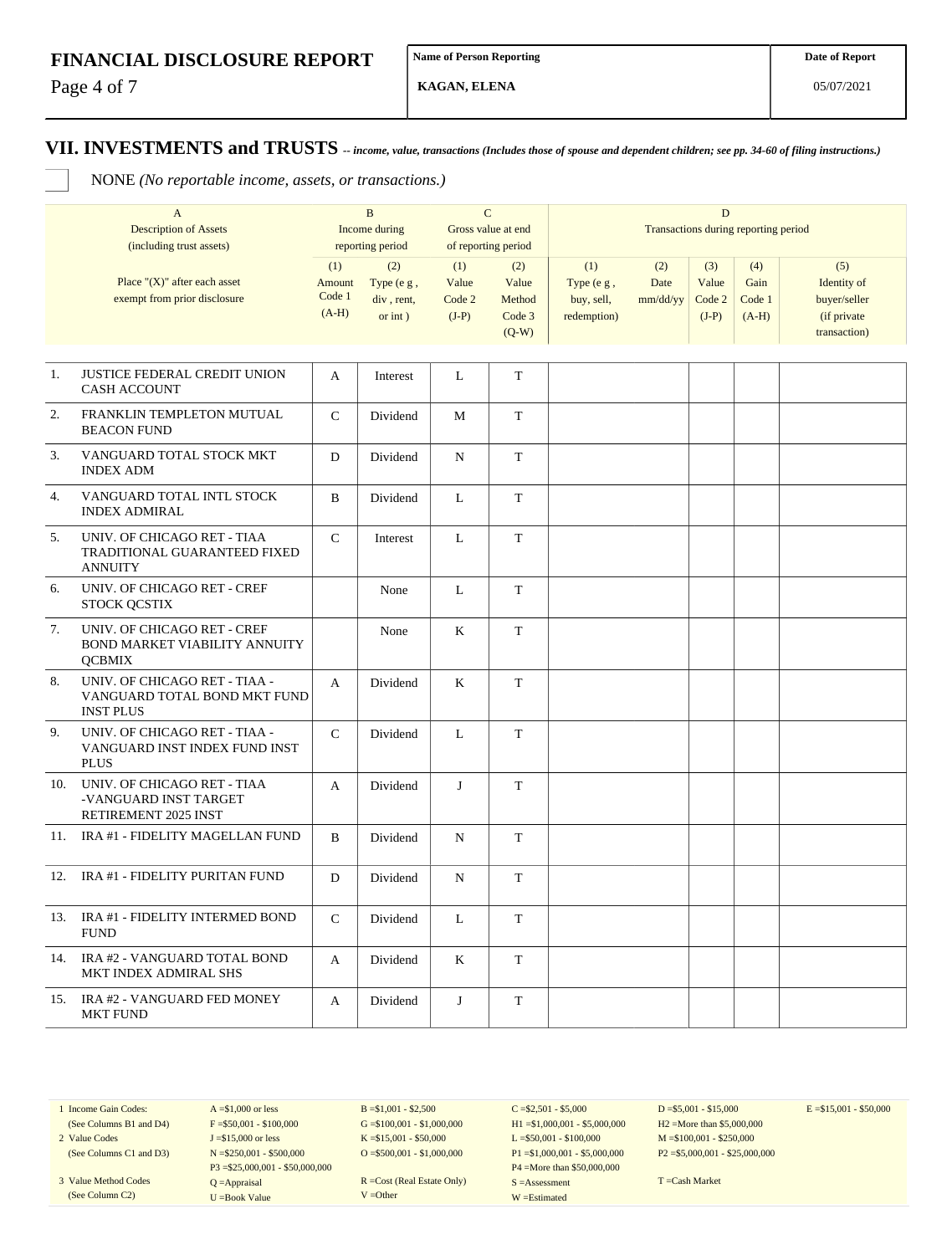Page 5 of 7

**KAGAN, ELENA**

**VII. INVESTMENTS and TRUSTS** *-- income, value, transactions (Includes those of spouse and dependent children; see pp. 34-60 of filing instructions.)*

NONE *(No reportable income, assets, or transactions.)*

|     | $\overline{A}$<br><b>Description of Assets</b><br>(including trust assets) | $\mathbf{B}$<br>Income during<br>reporting period |                                                 | $\mathbf C$<br>Gross value at end<br>of reporting period |                                             | D<br>Transactions during reporting period      |                         |                                   |                                  |                                                                    |
|-----|----------------------------------------------------------------------------|---------------------------------------------------|-------------------------------------------------|----------------------------------------------------------|---------------------------------------------|------------------------------------------------|-------------------------|-----------------------------------|----------------------------------|--------------------------------------------------------------------|
|     | Place " $(X)$ " after each asset<br>exempt from prior disclosure           | (1)<br>Amount<br>Code 1<br>$(A-H)$                | (2)<br>Type (e g,<br>div, rent,<br>$or$ int $)$ | (1)<br>Value<br>Code 2<br>$(J-P)$                        | (2)<br>Value<br>Method<br>Code 3<br>$(Q-W)$ | (1)<br>Type (e g,<br>buy, sell,<br>redemption) | (2)<br>Date<br>mm/dd/yy | (3)<br>Value<br>Code 2<br>$(J-P)$ | (4)<br>Gain<br>Code 1<br>$(A-H)$ | (5)<br>Identity of<br>buyer/seller<br>(if private)<br>transaction) |
| 16. | IRA #2 - VANGUARD WELLESLEY INC<br><b>FUND</b>                             | $\mathbf C$                                       | Dividend                                        | L                                                        | T                                           |                                                |                         |                                   |                                  |                                                                    |
| 17. | IRA #2 - VANGUARD 500 INDEX FUND<br><b>ADMIRAL SHS</b>                     | $\mathbf{A}$                                      | Dividend                                        | L                                                        | T                                           |                                                |                         |                                   |                                  |                                                                    |
| 18. | IRA #2 - VANGUARD INTL EXPLORER<br><b>FUND</b>                             | A                                                 | Dividend                                        | K                                                        | T                                           |                                                |                         |                                   |                                  |                                                                    |
| 19. | BNY MELLON US MORTGAGE FUND<br><b>INC - CLASS Z</b>                        | $\overline{A}$                                    | Dividend                                        | J                                                        | T                                           |                                                |                         |                                   |                                  |                                                                    |
| 20. | VANGUARD - GNMA FUND INVESTOR<br><b>SHARES</b>                             | $\mathsf{A}$                                      | Dividend                                        | $\mathbf{J}$                                             | T                                           |                                                |                         |                                   |                                  |                                                                    |
| 21. | <b>CHARLES SCHWAB MONEY MARKET</b><br><b>FUND ACCOUNT</b>                  | $\mathbf{A}$                                      | Dividend                                        | J                                                        | T                                           | Distributed<br>(part)                          | 06/05/20                | J                                 |                                  |                                                                    |
| 22. | SCHWAB S&P 500 INDEX FUND                                                  | D                                                 | Dividend                                        | N                                                        | T                                           |                                                |                         |                                   |                                  |                                                                    |
| 23. | WASHINGTON, DC - RENTAL<br><b>PROPERTY</b>                                 | $\mathbf B$                                       | Rent                                            | K                                                        | W                                           |                                                |                         |                                   |                                  |                                                                    |
| 24. | CITIBANK CASH ACCOUNT                                                      | A                                                 | Interest                                        | M                                                        | T                                           |                                                |                         |                                   |                                  |                                                                    |

1 Income Gain Codes: (See Columns B1 and D4)

2 Value Codes (See Columns C1 and D3)

3 Value Method Codes (See Column C2)

 $A = $1,000$  or less  $F = $50,001 - $100,000$ J =\$15,000 or less N =\$250,001 - \$500,000 P3 =\$25,000,001 - \$50,000,000 Q =Appraisal U =Book Value

 $B = $1,001 - $2,500$  $G = $100,001 - $1,000,000$ K =\$15,001 - \$50,000 O =  $$500,001 - $1,000,000$ 

R =Cost (Real Estate Only) V =Other

 $C = $2,501 - $5,000$ H1 =\$1,000,001 - \$5,000,000 L =\$50,001 - \$100,000 P1 =\$1,000,001 - \$5,000,000 P4 =More than \$50,000,000 S =Assessment W =Estimated

 $D = $5,001 - $15,000$ H2 =More than \$5,000,000 M =\$100,001 - \$250,000 P2 =\$5,000,001 - \$25,000,000  $E = $15,001 - $50,000$ 

T =Cash Market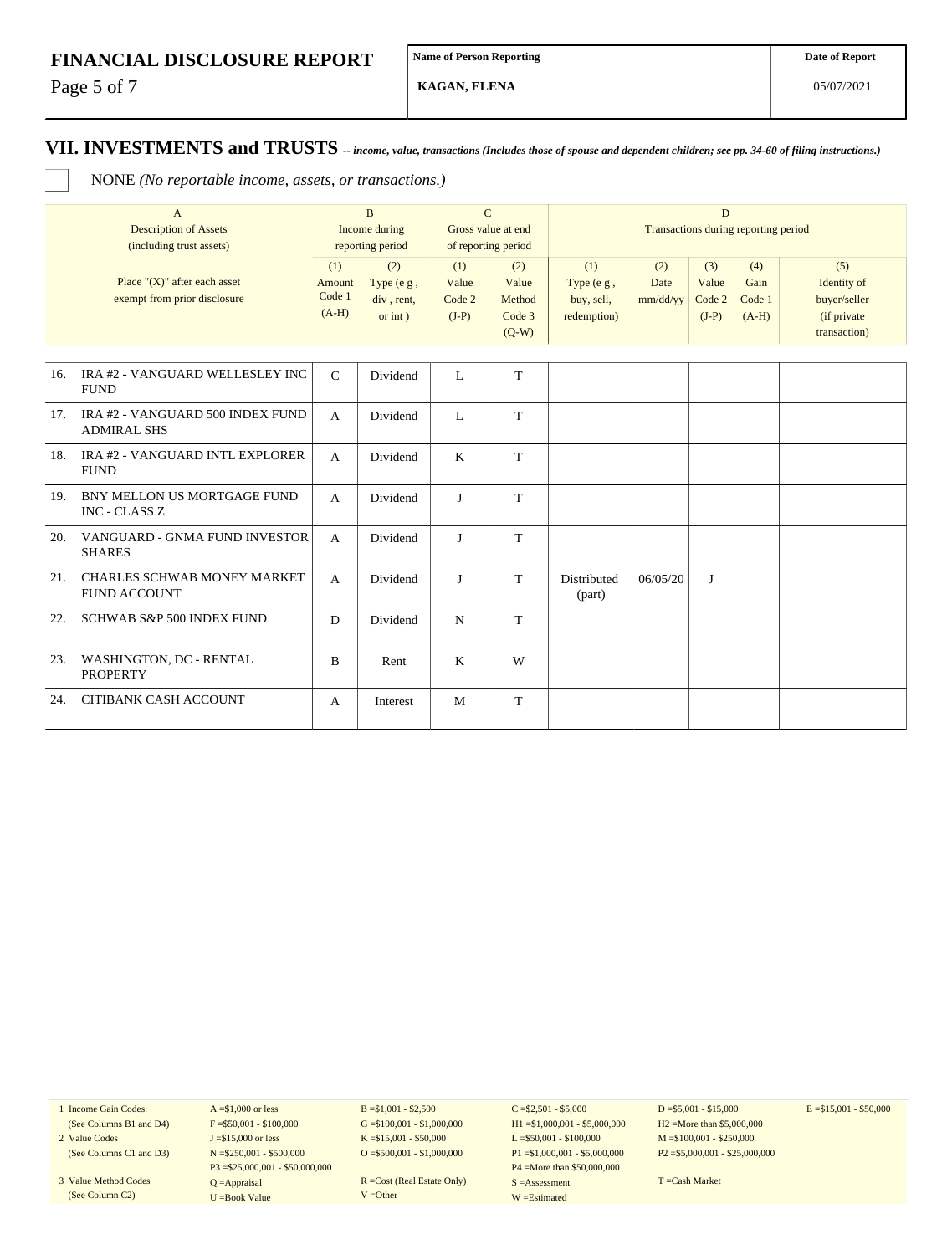Page 6 of 7

**Name of Person Reporting**

**KAGAN, ELENA**

**Date of Report**

**VIII. ADDITIONAL INFORMATION OR EXPLANATIONS.** *(Indicate part of report.)*